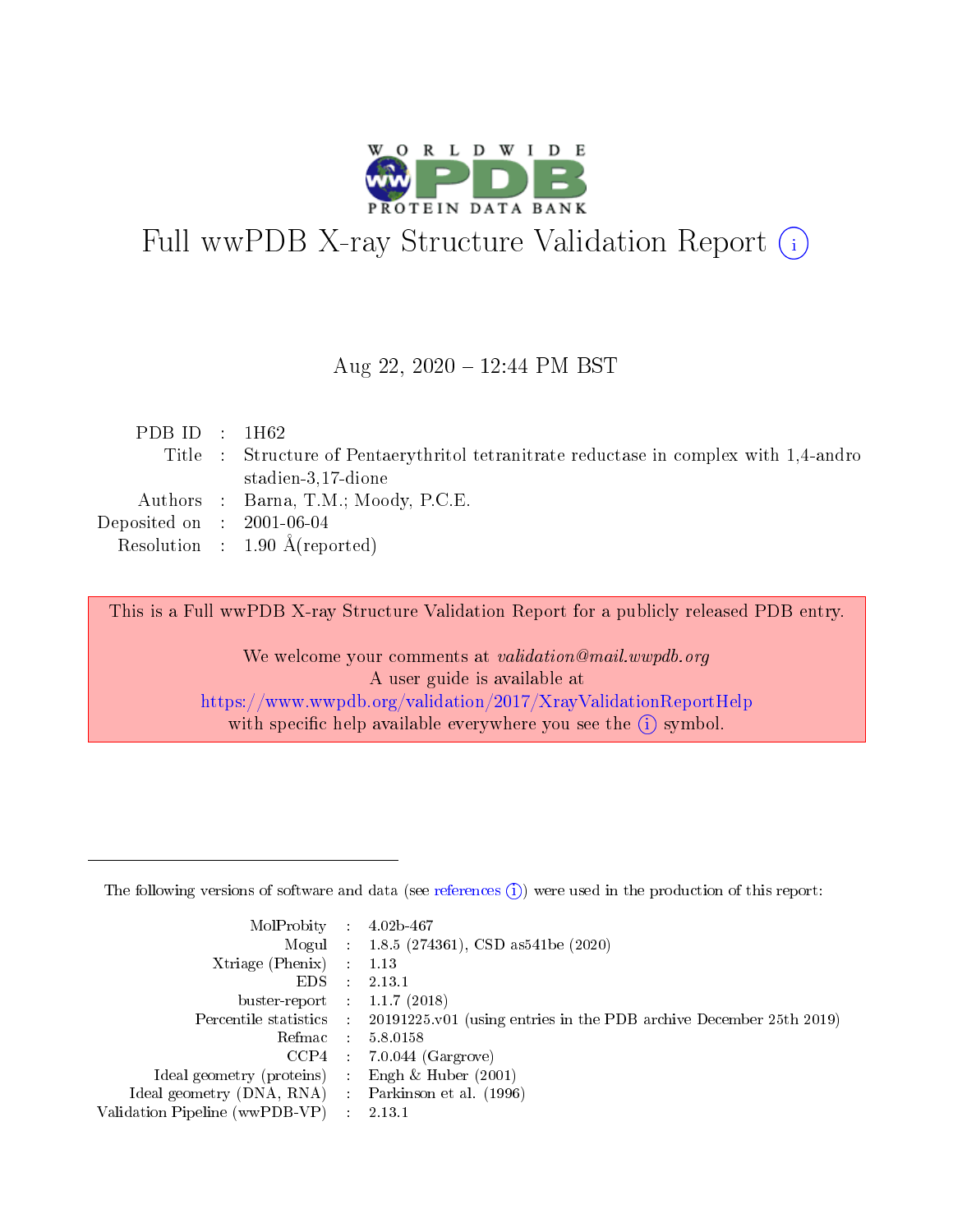## 1 [O](https://www.wwpdb.org/validation/2017/XrayValidationReportHelp#overall_quality)verall quality at a glance  $(i)$

The following experimental techniques were used to determine the structure: X-RAY DIFFRACTION

The reported resolution of this entry is 1.90 Å.

Percentile scores (ranging between 0-100) for global validation metrics of the entry are shown in the following graphic. The table shows the number of entries on which the scores are based.



| Metric                | Whole archive<br>$(\#\mathrm{Entries})$ | Similar resolution<br>$(\#\text{Entries}, \text{resolution range}(\textup{\AA}))$ |
|-----------------------|-----------------------------------------|-----------------------------------------------------------------------------------|
| $R_{free}$            | 130704                                  | $6207(1.90-1.90)$                                                                 |
| Clashscore            | 141614                                  | $6847(1.90-1.90)$                                                                 |
| Ramachandran outliers | 138981                                  | 6760 (1.90-1.90)                                                                  |
| Sidechain outliers    | 138945                                  | 6760 (1.90-1.90)                                                                  |
| RSRZ outliers         | 127900                                  | $6082(1.90-1.90)$                                                                 |

The table below summarises the geometric issues observed across the polymeric chains and their fit to the electron density. The red, orange, yellow and green segments on the lower bar indicate the fraction of residues that contain outliers for  $\geq =3$ , 2, 1 and 0 types of geometric quality criteria respectively. A grey segment represents the fraction of residues that are not modelled. The numeric value for each fraction is indicated below the corresponding segment, with a dot representing fractions  $\epsilon=5\%$  The upper red bar (where present) indicates the fraction of residues that have poor fit to the electron density. The numeric value is given above the bar.

| Mol | $\cap$ hain | Length | Quality of chain |     |  |
|-----|-------------|--------|------------------|-----|--|
|     |             |        | 3%               |     |  |
|     |             | 364    | 81%              | 16% |  |

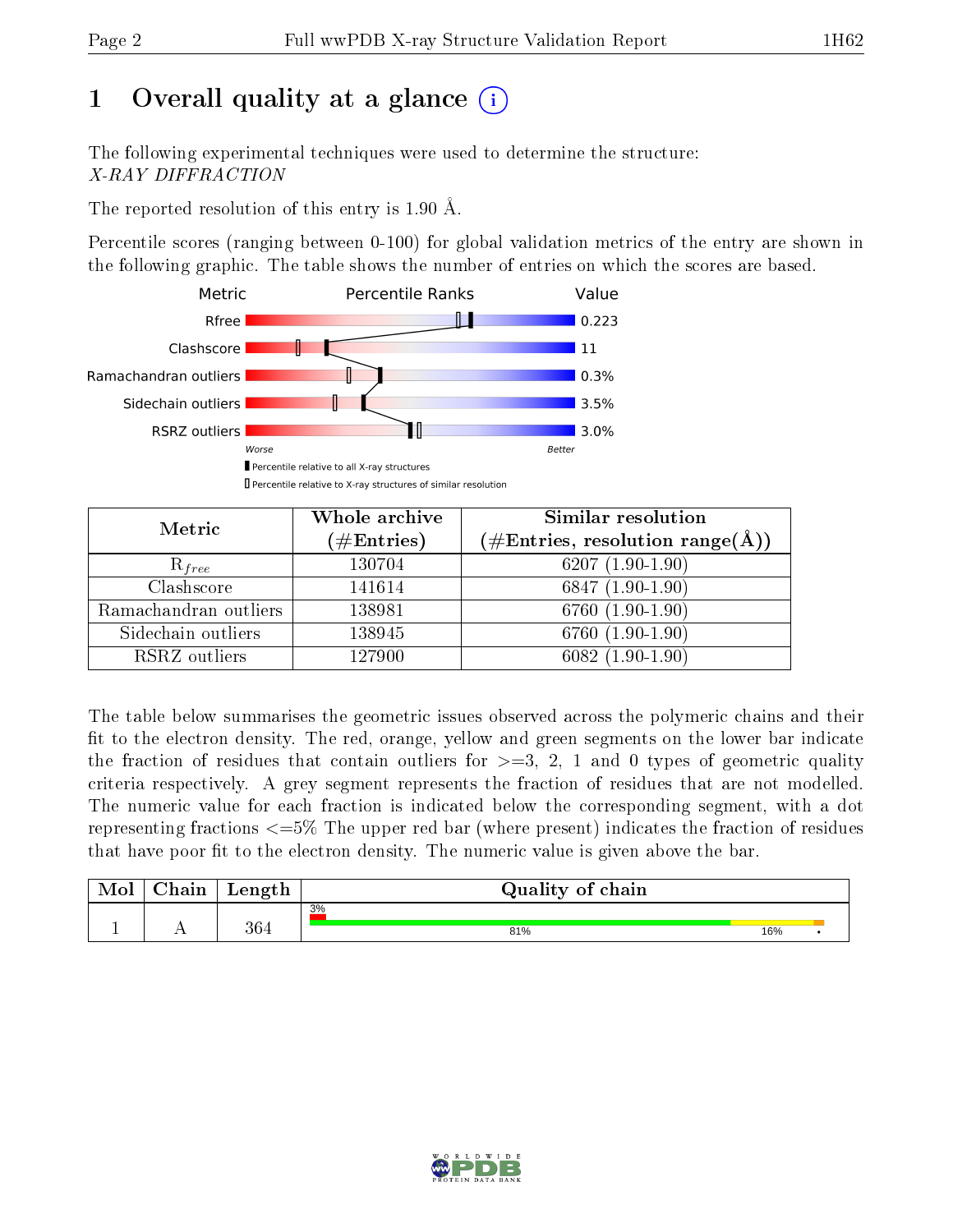# 2 Entry composition (i)

There are 4 unique types of molecules in this entry. The entry contains 3314 atoms, of which 0 are hydrogens and 0 are deuteriums.

In the tables below, the ZeroOcc column contains the number of atoms modelled with zero occupancy, the AltConf column contains the number of residues with at least one atom in alternate conformation and the Trace column contains the number of residues modelled with at most 2 atoms.

Molecule 1 is a protein called PENTAERYTHRITOL TETRANITRATE REDUCTASE.

| Mol | Chain | $\perp$ Residues | Atoms |      |     | ZeroOcc   AltConf   Trace |  |  |  |
|-----|-------|------------------|-------|------|-----|---------------------------|--|--|--|
|     |       | 364              | Total | 1737 | 502 | 535                       |  |  |  |

• Molecule 2 is ANDROSTA-1,4-DIENE-3,17-DIONE (three-letter code: ANB) (formula:  $C_{19}H_{24}O_2$ ).



|  | $\mid$ Mol $\mid$ Chain $\mid$ Residues $\mid$ | Atoms                             |  | $\rm ZeroOcc \mid AltConf$ |  |  |
|--|------------------------------------------------|-----------------------------------|--|----------------------------|--|--|
|  |                                                | $\mathrm{Total} \quad \mathrm{C}$ |  |                            |  |  |

• Molecule 3 is FLAVIN MONONUCLEOTIDE (three-letter code: FMN) (formula:  $C_{17}H_{21}N_4O_9P$ ).

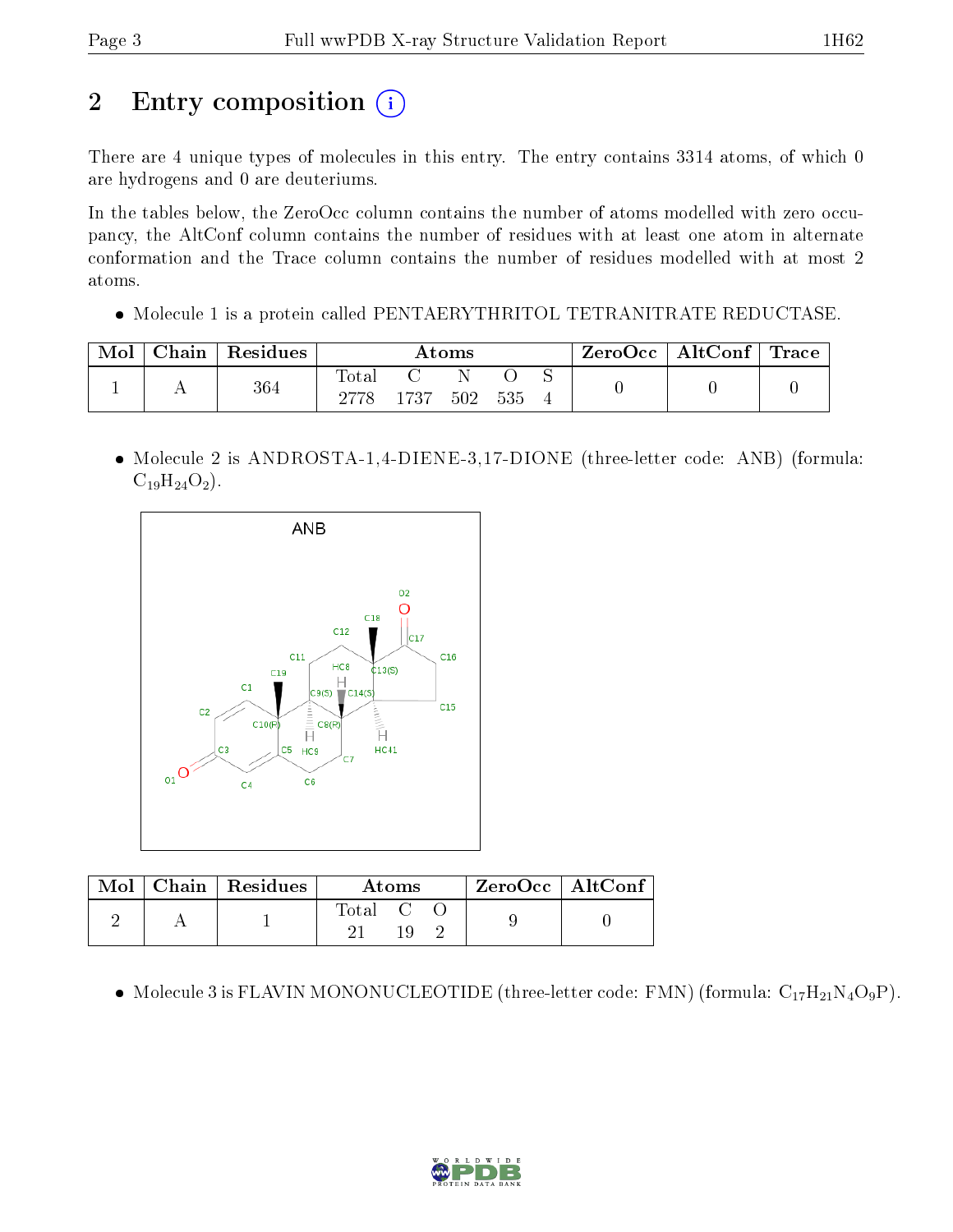

| Mol | Chain   Residues | Atoms     |  |  |  | $ZeroOcc \   \ AltConf \  $ |  |
|-----|------------------|-----------|--|--|--|-----------------------------|--|
|     |                  | Total C N |  |  |  |                             |  |

 $\bullet\,$  Molecule 4 is water.

|  | $Mol$   Chain   Residues | Atoms        | $ZeroOcc \mid AltConf \mid$ |
|--|--------------------------|--------------|-----------------------------|
|  | 484                      | Total<br>484 |                             |

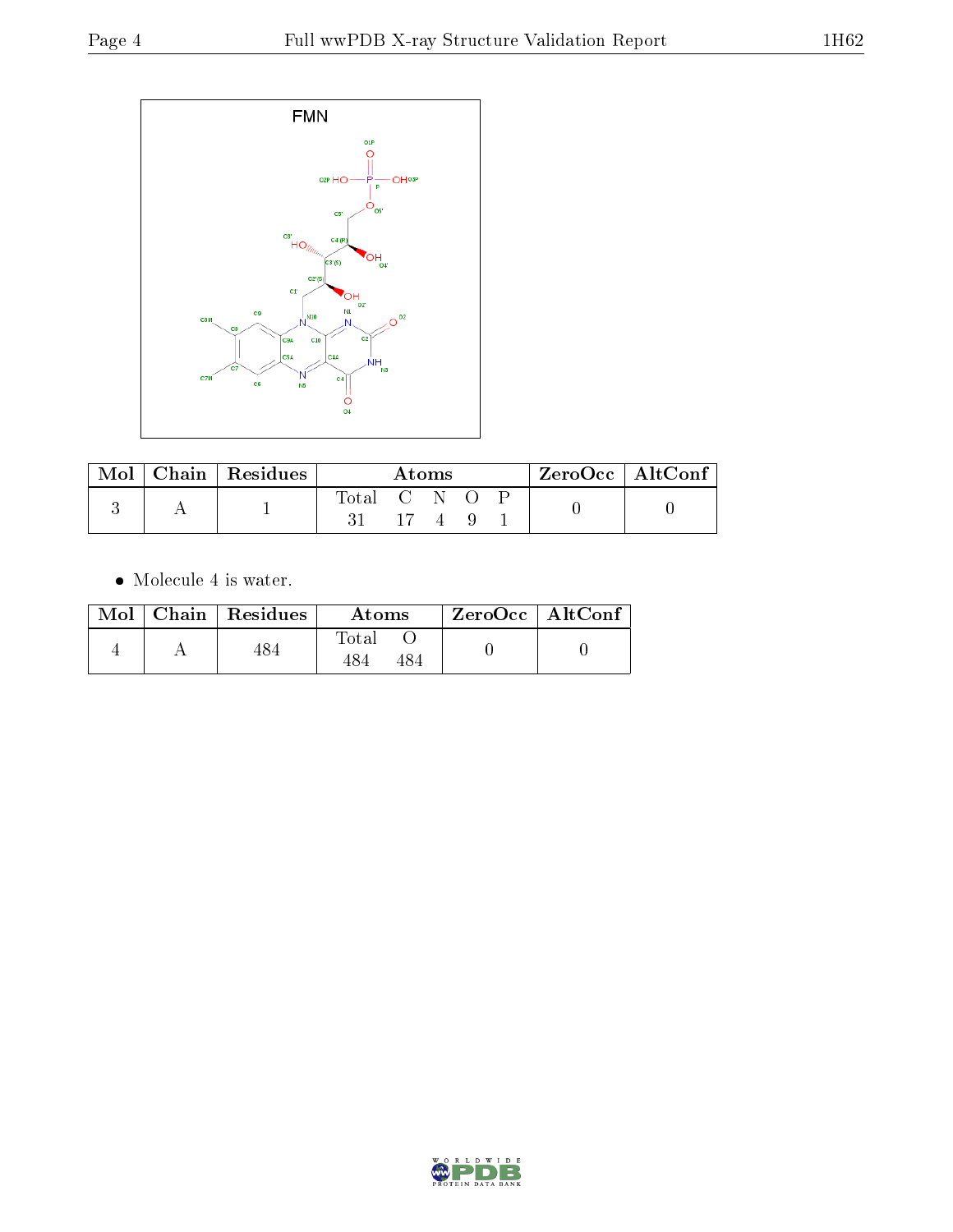## 3 Residue-property plots  $(i)$

These plots are drawn for all protein, RNA, DNA and oligosaccharide chains in the entry. The first graphic for a chain summarises the proportions of the various outlier classes displayed in the second graphic. The second graphic shows the sequence view annotated by issues in geometry and electron density. Residues are color-coded according to the number of geometric quality criteria for which they contain at least one outlier: green  $= 0$ , yellow  $= 1$ , orange  $= 2$  and red  $= 3$  or more. A red dot above a residue indicates a poor fit to the electron density ( $RSRZ > 2$ ). Stretches of 2 or more consecutive residues without any outlier are shown as a green connector. Residues present in the sample, but not in the model, are shown in grey.

• Molecule 1: PENTAERYTHRITOL TETRANITRATE REDUCTASE



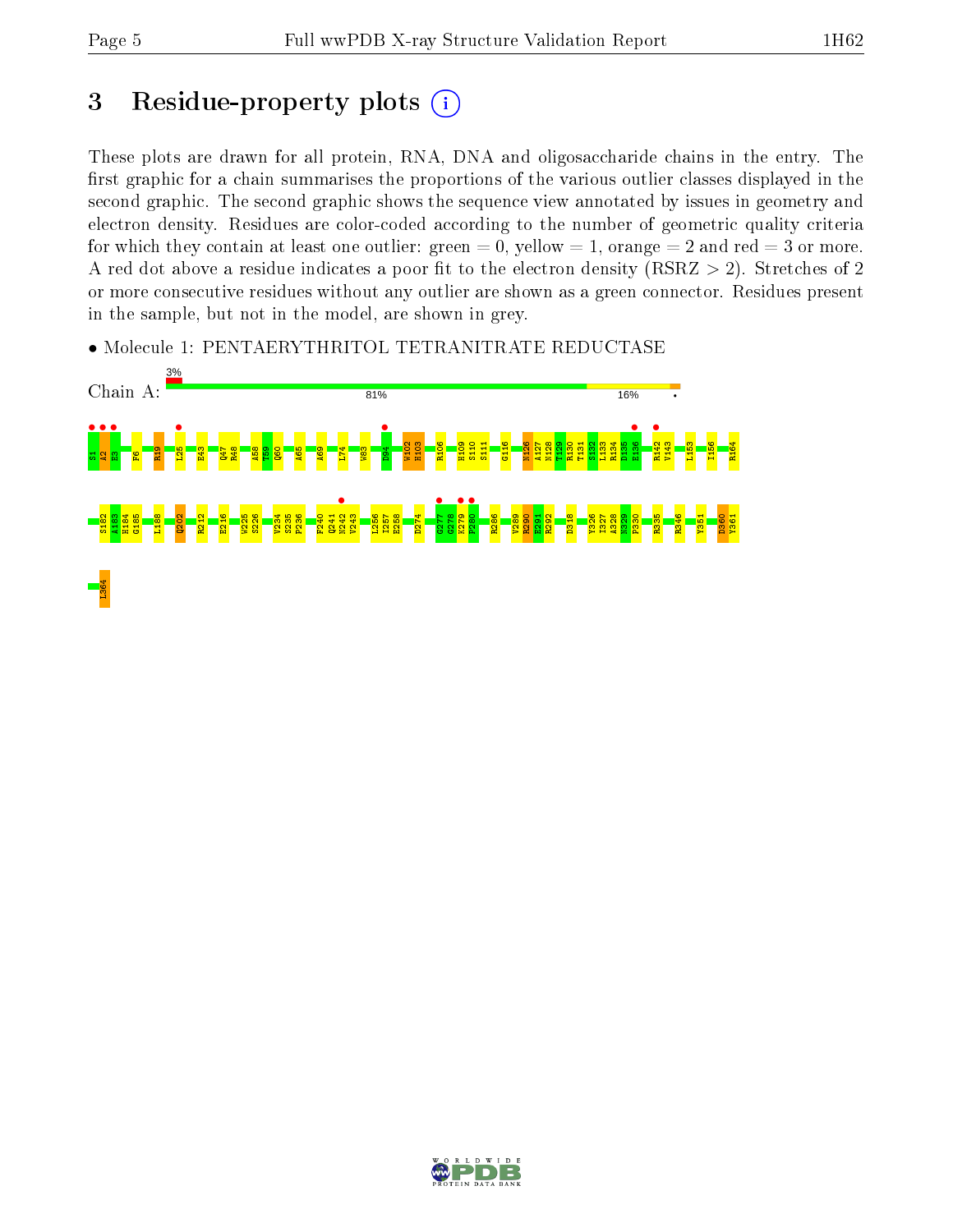## 4 Data and refinement statistics  $(i)$

| Property                                                         | Value                                            | Source     |
|------------------------------------------------------------------|--------------------------------------------------|------------|
| Space group                                                      | P 21 21 21                                       | Depositor  |
| Cell constants                                                   | $69.01\text{\AA}$<br>$56.71\text{\AA}$<br>88.71Å |            |
| a, b, c, $\alpha$ , $\beta$ , $\gamma$                           | $90.00^\circ$<br>$90.00^\circ$<br>$90.00^\circ$  | Depositor  |
| Resolution $(A)$                                                 | $100.00 -$<br>1.90                               | Depositor  |
|                                                                  | 31.17<br>$\equiv$<br>1.90                        | <b>EDS</b> |
| % Data completeness                                              | $91.7(100.00-1.90)$                              | Depositor  |
| (in resolution range)                                            | $91.8(31.17-1.90)$                               | <b>EDS</b> |
| $R_{merge}$                                                      | 0.08                                             | Depositor  |
| $\mathrm{R}_{sym}$                                               | (Not available)                                  | Depositor  |
| $\langle I/\sigma(I)\rangle^{-1}$                                | $2.68$ (at 1.91Å)                                | Xtriage    |
| Refinement program                                               | $CNS$ 1.0                                        | Depositor  |
| $R, R_{free}$                                                    | $0.194$ , $0.232$                                | Depositor  |
|                                                                  | 0.185,<br>0.223                                  | DCC        |
| $R_{free}$ test set                                              | 1223 reflections $(4.74\%)$                      | wwPDB-VP   |
| Wilson B-factor $(A^2)$                                          | 23.7                                             | Xtriage    |
| Anisotropy                                                       | 0.272                                            | Xtriage    |
| Bulk solvent $k_{sol}(\text{e}/\text{A}^3), B_{sol}(\text{A}^2)$ | $0.32$ , 44.8                                    | <b>EDS</b> |
| $L$ -test for twinning <sup>2</sup>                              | $< L >$ = 0.48, $< L2$ = 0.31                    | Xtriage    |
| Estimated twinning fraction                                      | No twinning to report.                           | Xtriage    |
| $F_o, F_c$ correlation                                           | 0.95                                             | <b>EDS</b> |
| Total number of atoms                                            | 3314                                             | wwPDB-VP   |
| Average B, all atoms $(A^2)$                                     | 24.0                                             | wwPDB-VP   |

Xtriage's analysis on translational NCS is as follows: The largest off-origin peak in the Patterson function is  $6.77\%$  of the height of the origin peak. No significant pseudotranslation is detected.

<sup>&</sup>lt;sup>2</sup>Theoretical values of  $\langle |L| \rangle$ ,  $\langle L^2 \rangle$  for acentric reflections are 0.5, 0.333 respectively for untwinned datasets, and 0.375, 0.2 for perfectly twinned datasets.



<span id="page-5-1"></span><span id="page-5-0"></span><sup>1</sup> Intensities estimated from amplitudes.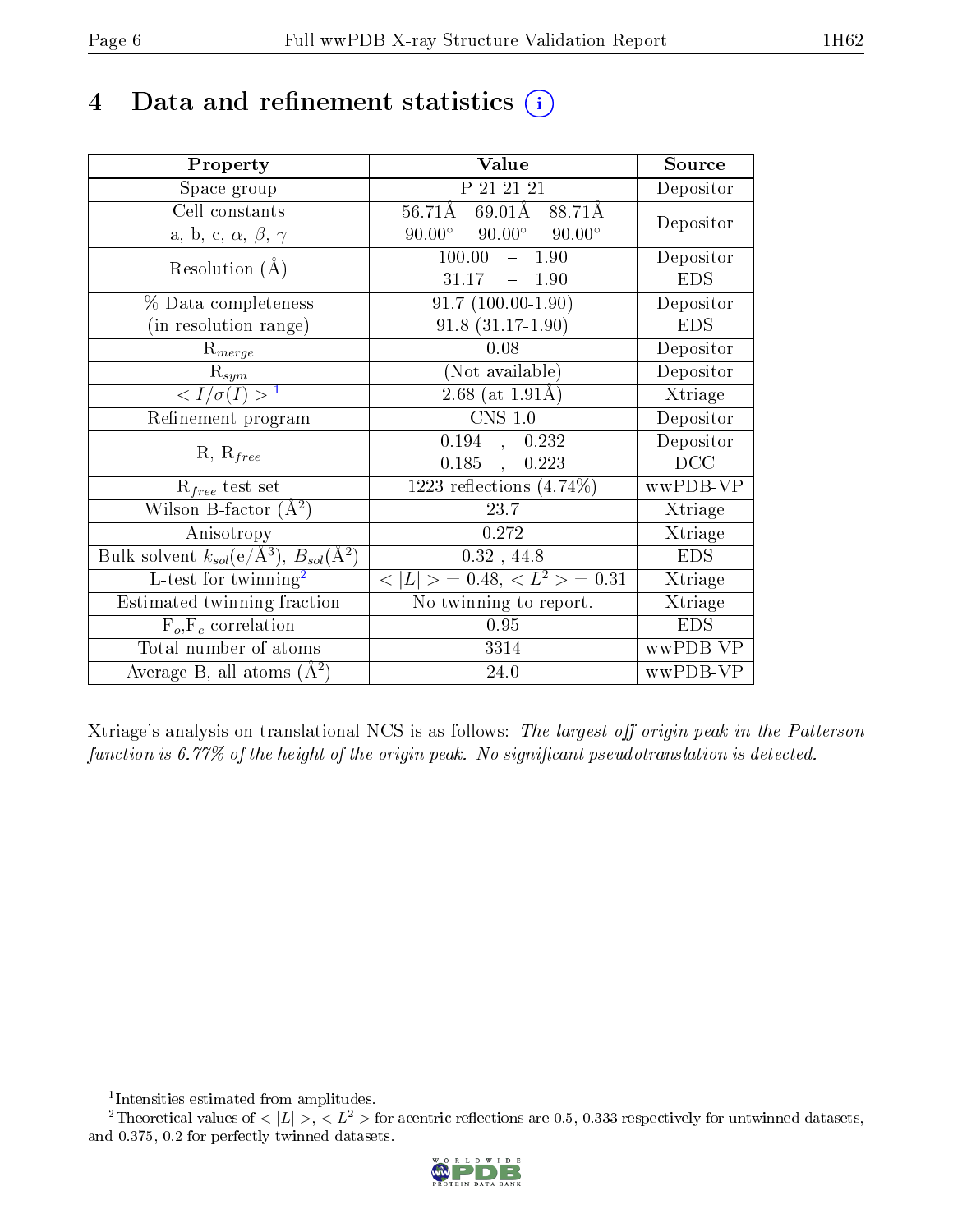## 5 Model quality  $(i)$

### 5.1 Standard geometry  $(i)$

Bond lengths and bond angles in the following residue types are not validated in this section: FMN, ANB

The Z score for a bond length (or angle) is the number of standard deviations the observed value is removed from the expected value. A bond length (or angle) with  $|Z| > 5$  is considered an outlier worth inspection. RMSZ is the root-mean-square of all Z scores of the bond lengths (or angles).

| $Mol$   Chain |      | Bond lengths                            |      | Bond angles        |
|---------------|------|-----------------------------------------|------|--------------------|
|               |      | RMSZ $\mid \#  Z  > 5 \mid$ RMSZ $\mid$ |      | $\# Z  > 5$        |
|               | 0.30 | 0/2835                                  | 0.60 | $1/3849$ $(0.0\%)$ |

There are no bond length outliers.

All (1) bond angle outliers are listed below:

|  |  |                              | $\mid$ Mol $\mid$ Chain $\mid$ Res $\mid$ Type $\mid$ Atoms $\mid$ Z $\mid$ Observed( <sup>o</sup> ) $\mid$ Ideal( <sup>o</sup> ) |  |
|--|--|------------------------------|-----------------------------------------------------------------------------------------------------------------------------------|--|
|  |  | $103$   HIS   N-CA-C   -5.63 | 95.81                                                                                                                             |  |

There are no chirality outliers.

There are no planarity outliers.

#### $5.2$  Too-close contacts  $(i)$

In the following table, the Non-H and H(model) columns list the number of non-hydrogen atoms and hydrogen atoms in the chain respectively. The H(added) column lists the number of hydrogen atoms added and optimized by MolProbity. The Clashes column lists the number of clashes within the asymmetric unit, whereas Symm-Clashes lists symmetry related clashes.

|  |      |      | Mol   Chain   Non-H   H(model)   H(added)   Clashes   Symm-Clashes |
|--|------|------|--------------------------------------------------------------------|
|  | 2778 | 2731 |                                                                    |
|  |      |      |                                                                    |
|  |      |      |                                                                    |
|  |      |      |                                                                    |
|  | 3314 |      |                                                                    |

The all-atom clashscore is defined as the number of clashes found per 1000 atoms (including hydrogen atoms). The all-atom clashscore for this structure is 11.

All (61) close contacts within the same asymmetric unit are listed below, sorted by their clash

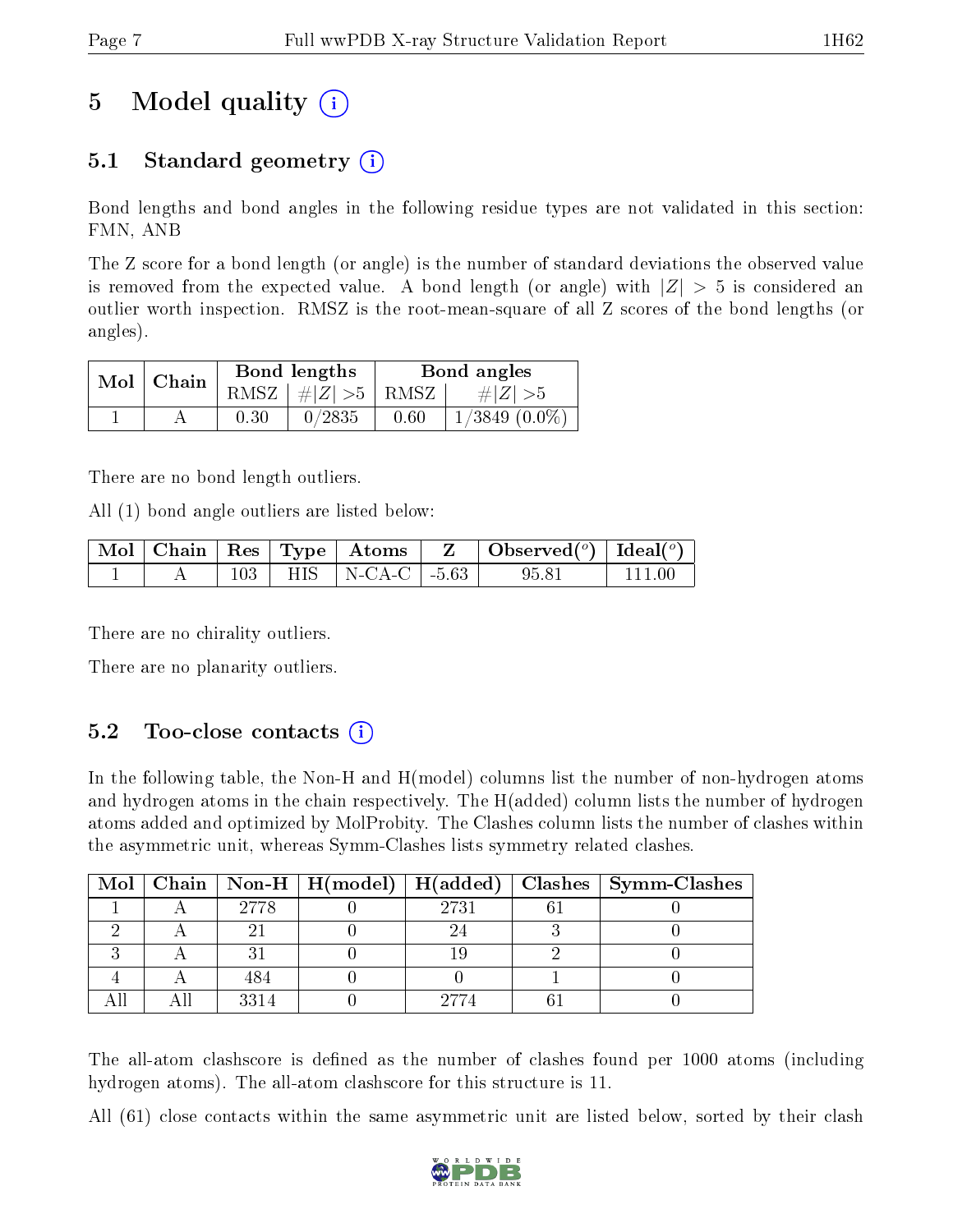magnitude.

|                                 |                       | Interatomic    | Clash           |  |
|---------------------------------|-----------------------|----------------|-----------------|--|
| Atom-1                          | Atom-2                | distance $(A)$ | overlap $(\AA)$ |  |
| 1:A:130:ARG:HB2                 | 1:A:142:ARG:NH2       | 1.69           | 1.04            |  |
| 1: A: 130: ARG: HB2             | 1:A:142:ARG:HH22      | 1.16           | 1.01            |  |
| 1:A:126:ASN:HD22                | 1: A: 128: ASN:H      | $1.05\,$       | 0.97            |  |
| 1: A:202: GLN: H                | 1: A:202: GLN: HE21   | 1.22           | 0.87            |  |
| 1: A:134: ARG:HD3               | 4:A:2050:HOH:O        | 1.85           | 0.76            |  |
| 1:A:346:ARG:HH22                | 1: A:360:ASP:HB3      | 1.54           | 0.72            |  |
| 1: A:130:ARG:CB                 | 1:A:142:ARG:HH22      | 2.00           | 0.72            |  |
| 1: A: 185: GLY: HA2             | 1:A:243:VAL:HG21      | 1.72           | 0.71            |  |
| 1: A:60: GLN: HE21              | 1: A: 102: TRP: HE1   | 1.36           | 0.70            |  |
| 1:A:48:ARG:HG2                  | 1: A: 330: PRO: HA    | 1.72           | 0.70            |  |
| 1: A: 130: ARG: HB2             | 1:A:142:ARG:CZ        | 2.22           | 0.69            |  |
| 1:A:240:PHE:O                   | $1:$ A:243:VAL:HG22   | 1.93           | 0.67            |  |
| 1:A:202:GLN:H                   | 1:A:202:GLN:NE2       | 1.90           | 0.66            |  |
| 1: A: 126: ASN: ND2             | 1: A: 128: ASN:H      | 1.87           | 0.63            |  |
| 1:A:212:ARG:O                   | 1: A:216: GLU:HG3     | 1.99           | 0.63            |  |
| 1:A:243:VAL:HG23                | 1:A:243:VAL:O         | 2.00           | 0.61            |  |
| 1:A:58:ALA:HB1                  | 1: A: 102: TRP: CD2   | 2.35           | 0.61            |  |
| 1: A:351: TYR: CZ               | 3:A:1365:FMN:HM72     | 2.36           | 0.60            |  |
| 1:A:202:GLN:HE21                | 1: A:202: GLN:N       | 1.97           | 0.59            |  |
| 1:A:2:ALA:HB3                   | 1: A:6: PHE:CE2       | 2.39           | 0.58            |  |
| 1:A:65:ALA:HB1                  | 1: A: 103: HIS: HA    | 1.85           | 0.56            |  |
| 1: A: 131: THR: O               | 1:A:142:ARG:NH1       | 2.38           | 0.56            |  |
| 1: A: 19: ARG: HG2              | 1:A:318:ASP:O         | 2.04           | 0.56            |  |
| 1:A:142:ARG:HA                  | 1:A:142:ARG:HH11      | 1.70           | 0.55            |  |
| 1: A:351:TYR:CE1                | 3: A: 1365: FMN: HM72 | 2.42           | 0.54            |  |
| 1:A:142:ARG:HB3                 | 1:A:142:ARG:NH1       | 2.24           | 0.53            |  |
| 1:A:106:ARG:HG3                 | 1:A:127:ALA:HB2       | 1.93           | 0.50            |  |
| 1: A: 156: ILE: HD12            | 1: A: 156: ILE:N      | 2.26           | 0.50            |  |
| 1:A:184:HIS:ND1                 | 2:A:501:ANB:HC2       | 2.27           | 0.50            |  |
| 1:A:109:HIS:HD2                 | 1: A:111: SER:OG      | 1.95           | 0.50            |  |
| 1: A: 185: GLY: CA              | 1:A:243:VAL:HG21      | 2.39           | 0.50            |  |
| $1:A:240:$ PHE: $CD2$           | 1:A:274:ASP:HB3       | 2.48           | 0.48            |  |
| 1: A:130: ARG:CB                | 1:A:142:ARG:HH12      | 2.27           | 0.47            |  |
| 1:A:2:ALA:HB3                   | 1: A:6: PHE: HE2      | 1.77           | 0.47            |  |
| 1:A:130:ARG:HB2                 | 1:A:142:ARG:NH1       | 2.29           | 0.47            |  |
| 1:A:106:ARG:HH21                | 1:A:243:VAL:HG12      | 1.79           | 0.47            |  |
| 1:A:257:ILE:HD13                | 1:A:289:VAL:HG13      | 1.97           | 0.46            |  |
| 1: A: 133: LEU: CD1             | 1:A:143:VAL:HG11      | 2.46           | 0.46            |  |
| 1:A:234:VAL:HG23                | 1:A:236:PRO:HD3       | 1.99           | 0.45            |  |
| 1: A:235: SER: HB2              | 1:A:240:PHE:CZ        | 2.52           | 0.45            |  |
| $1: A: 184: \overline{HIS: CG}$ | 2:A:501:ANB:HC2       | 2.51           | 0.45            |  |

Continued on next page...

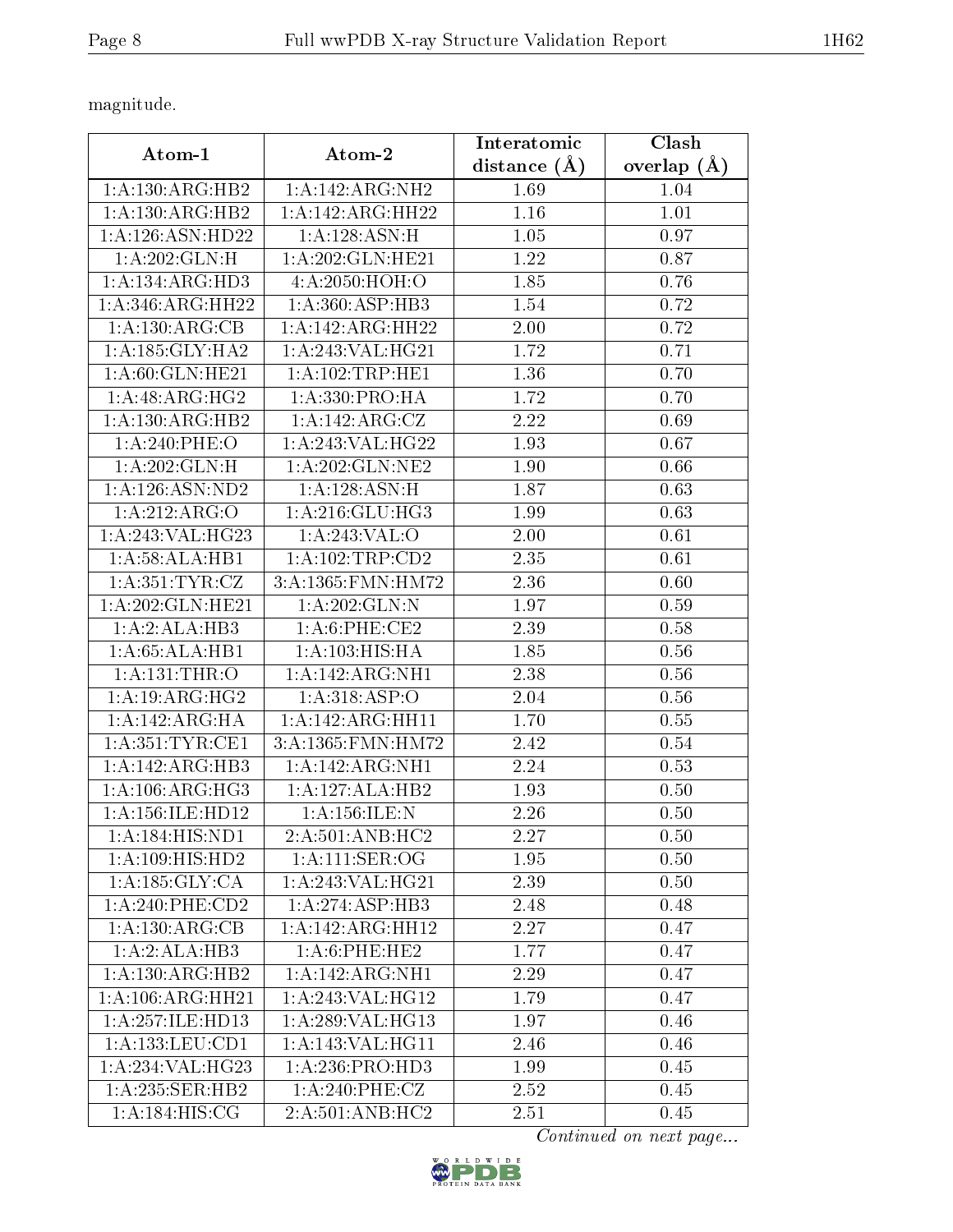|                                              |                     | Interatomic    | Clash         |  |
|----------------------------------------------|---------------------|----------------|---------------|--|
| Atom-1                                       | Atom-2              | distance $(A)$ | overlap $(A)$ |  |
| 1: A:126: ASN:HD22                           | 1:A:128:ASN:N       | 1.90           | 0.44          |  |
| 1:A:241:GLN:O                                | 1:A:242:ASN:HB2     | 2.17           | 0.44          |  |
| 1: A:279: LYS: HB2                           | 1: A:279: LYS: NZ   | 2.33           | 0.43          |  |
| 1:A:142:ARG:HB3                              | 1:A:142:ARG:CZ      | 2.48           | 0.43          |  |
| 1:A:286:ARG:O                                | 1:A:290:ARG:HB2     | 2.18           | 0.43          |  |
| 1:A:164:ARG:HH11                             | 1: A: 164: ARG: HG2 | 1.84           | 0.43          |  |
| 1:A:225:TRP:HB3                              | 1: A:226: SER:H     | 1.69           | 0.42          |  |
| 1:A:335:ARG:CZ                               | 1: A:364:LEU:HD13   | 2.49           | 0.42          |  |
| 1:A:182:SER:HA                               | 1: A: 188: LEU: HB2 | 2.01           | 0.42          |  |
| 1: A:258: GLU:HG3                            | 1: A:292: ARG:HD3   | 2.01           | 0.42          |  |
| 1:A:69:ALA:CB                                | 1:A:134:ARG:HG3     | 2.50           | 0.41          |  |
| 1:A:184:HIS:HD1                              | 2:A:501:ANB:C3      | 2.32           | 0.41          |  |
| 1: A:43: GLU:O                               | 1: A:47: GLN:HG3    | 2.19           | 0.41          |  |
| $1:A:106: \overline{\text{ARG}: \text{NH2}}$ | 1:A:243:VAL:HG12    | 2.35           | 0.41          |  |
| 1: A:110: SER:O                              | 1: A:116: GLY:HA2   | 2.21           | 0.41          |  |
| 1: A:25: LEU:HD13                            | 1:A:327:ILE:HG13    | 2.02           | 0.41          |  |
| 1: A:328:ALA:HA                              | 1: A:361:TYR:CG     | 2.56           | 0.41          |  |
| 1:A:279:LYS:NZ                               | 1:A:279:LYS:CB      | 2.84           | 0.41          |  |
| 1:A:74:LEU:HD13                              | 1: A:83:TRP:CD1     | 2.57           | 0.40          |  |
| 1: A:243: VAL: CG2                           | 1:A:243:VAL:O       | 2.68           | 0.40          |  |

Continued from previous page...

There are no symmetry-related clashes.

#### 5.3 Torsion angles (i)

#### 5.3.1 Protein backbone (i)

In the following table, the Percentiles column shows the percent Ramachandran outliers of the chain as a percentile score with respect to all X-ray entries followed by that with respect to entries of similar resolution.

The Analysed column shows the number of residues for which the backbone conformation was analysed, and the total number of residues.

| Mol   Chain | Analysed                                                    | Favoured   Allowed   Outliers   Percentiles |  |  |  |
|-------------|-------------------------------------------------------------|---------------------------------------------|--|--|--|
|             | $362/364$ (100\%)   348 (96\%)   13 (4\%)   1 (0\%)   41 31 |                                             |  |  |  |

All (1) Ramachandran outliers are listed below:

| Mol | Chain | Res | pe. |  |
|-----|-------|-----|-----|--|
|     |       |     |     |  |

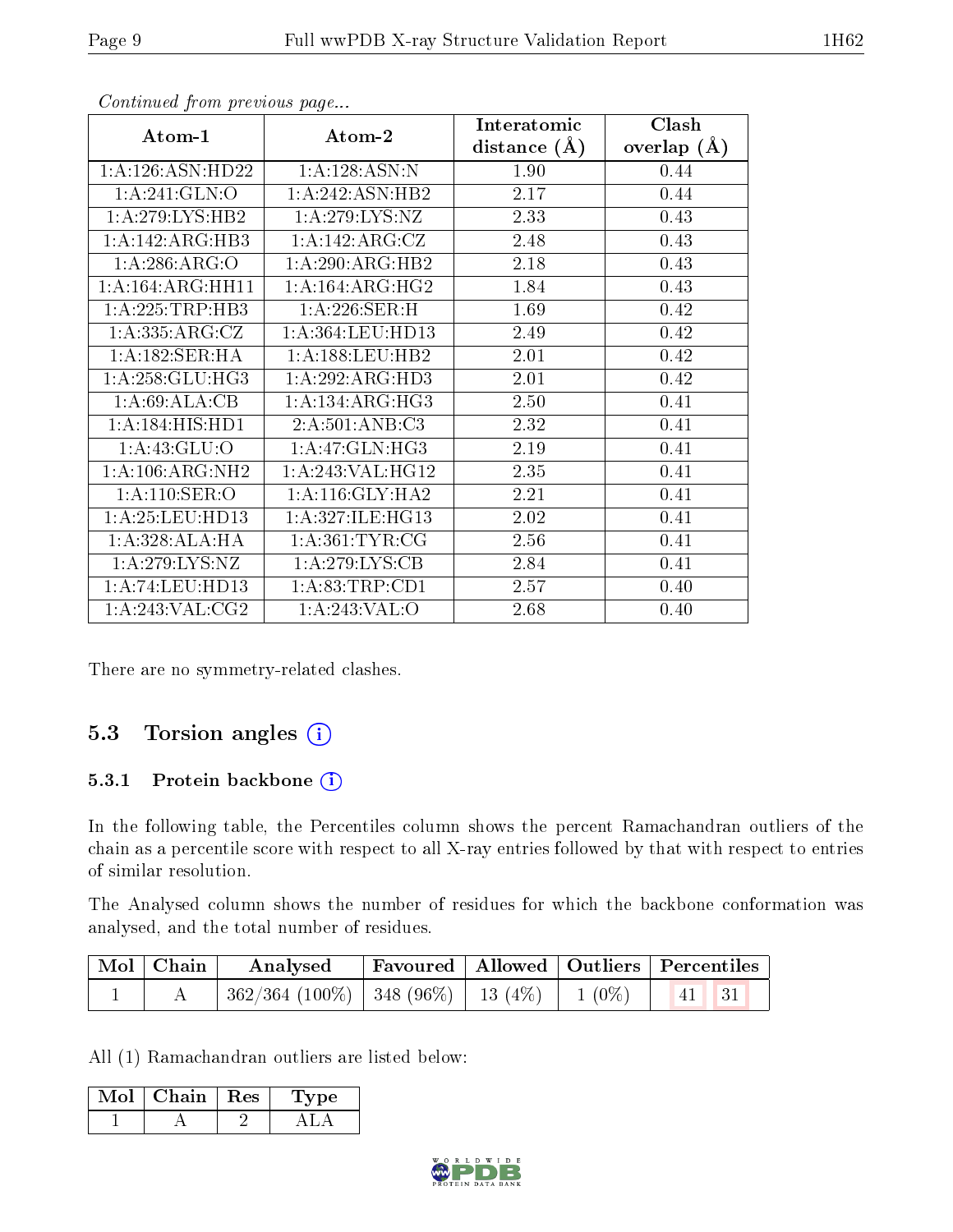#### 5.3.2 Protein sidechains  $(i)$

In the following table, the Percentiles column shows the percent sidechain outliers of the chain as a percentile score with respect to all X-ray entries followed by that with respect to entries of similar resolution.

The Analysed column shows the number of residues for which the sidechain conformation was analysed, and the total number of residues.

| $\mid$ Mol $\mid$ Chain | Analysed                                  | Rotameric   Outliers   Percentiles |  |                                 |  |
|-------------------------|-------------------------------------------|------------------------------------|--|---------------------------------|--|
|                         | $284/284$ (100\%)   274 (96\%)   10 (4\%) |                                    |  | $\vert 36 \vert \vert 27 \vert$ |  |

All (10) residues with a non-rotameric sidechain are listed below:

| Mol          | Chain | Res | <b>Type</b> |
|--------------|-------|-----|-------------|
| 1            | Α     | 19  | $\rm{ARG}$  |
| 1            | А     | 102 | TRP         |
| 1            | А     | 126 | <b>ASN</b>  |
| 1            | А     | 153 | LEU         |
| $\mathbf{1}$ | А     | 202 | <b>GLN</b>  |
| 1            | А     | 256 | LEU         |
| 1            | А     | 290 | ${\rm ARG}$ |
| 1            | А     | 326 | TYR         |
| 1            | А     | 360 | <b>ASP</b>  |
|              | Δ     | 364 | LEU         |

Some sidechains can be flipped to improve hydrogen bonding and reduce clashes. All (5) such sidechains are listed below:

| Mol | Chain | Res | <b>Type</b> |
|-----|-------|-----|-------------|
|     |       | 60  | <b>GLN</b>  |
|     |       | 109 | <b>HIS</b>  |
|     |       | 126 | <b>ASN</b>  |
|     |       | 198 | <b>GLN</b>  |
|     |       | 202 | GLN.        |

#### $5.3.3$  RNA  $(i)$

There are no RNA molecules in this entry.

#### 5.4 Non-standard residues in protein, DNA, RNA chains  $(i)$

There are no non-standard protein/DNA/RNA residues in this entry.

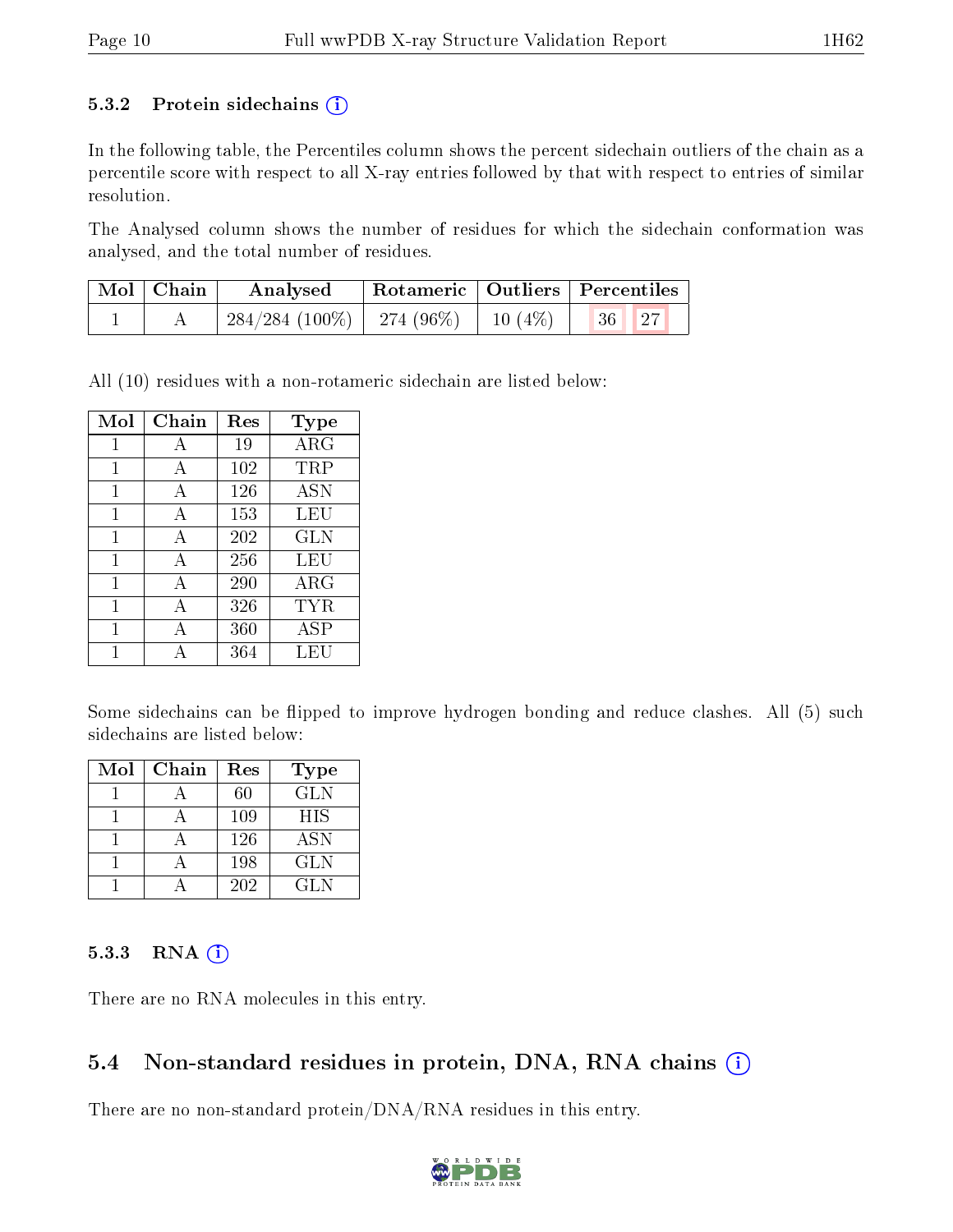#### 5.5 Carbohydrates (i)

There are no monosaccharides in this entry.

#### 5.6 Ligand geometry  $(i)$

2 ligands are modelled in this entry.

In the following table, the Counts columns list the number of bonds (or angles) for which Mogul statistics could be retrieved, the number of bonds (or angles) that are observed in the model and the number of bonds (or angles) that are defined in the Chemical Component Dictionary. The Link column lists molecule types, if any, to which the group is linked. The Z score for a bond length (or angle) is the number of standard deviations the observed value is removed from the expected value. A bond length (or angle) with  $|Z| > 2$  is considered an outlier worth inspection. RMSZ is the root-mean-square of all Z scores of the bond lengths (or angles).

| Mol | Chain<br>Res |  | Link | Bond lengths |            |      | Bond angles |          |      |             |
|-----|--------------|--|------|--------------|------------|------|-------------|----------|------|-------------|
|     | Type         |  |      |              | Counts     | RMSZ | H Z         | Counts   | RMSZ | # $ Z  > 2$ |
|     | <b>ANB</b>   |  | 501  | $\sim$       | 24, 24, 24 | 2.26 | 9(37%)      | 39,39,39 | 1.88 | 9(23%)      |
|     | <b>FMN</b>   |  | 1365 | $\sim$       | 31, 33, 33 | 2.84 | $11(35\%)$  | 40,50,50 | 2.26 | $12(30\%)$  |

In the following table, the Chirals column lists the number of chiral outliers, the number of chiral centers analysed, the number of these observed in the model and the number defined in the Chemical Component Dictionary. Similar counts are reported in the Torsion and Rings columns. '-' means no outliers of that kind were identified.

| Mol |            |      |                              | $\top$ Type   Chain   Res   Link   Chirals | <b>Torsions</b>          | Rings                  |
|-----|------------|------|------------------------------|--------------------------------------------|--------------------------|------------------------|
|     | ANB        | 501  | $\sim$                       | $\sim$                                     |                          | 4/4<br>$^{\prime}$ 4 / |
|     | <b>FMN</b> | 1365 | $\qquad \qquad \blacksquare$ |                                            | $1/18/18/18$   $0/3/3/3$ |                        |

All (20) bond length outliers are listed below:

| Mol            | Chain | Res  | <b>Type</b> | Atoms                  | Z       | Observed $(A)$ | Ideal(A) |
|----------------|-------|------|-------------|------------------------|---------|----------------|----------|
| 3              | А     | 1365 | <b>FMN</b>  | $C4A-C10$              | 9.35    | 1.48           | 1.38     |
| 3              | А     | 1365 | <b>FMN</b>  | $C4-N3$                | 5.80    | 1.43           | 1.33     |
| 3              | А     | 1365 | <b>FMN</b>  | $C9-C9A$               | 5.56    | 1.51           | 1.40     |
| $\overline{2}$ | A     | 501  | ANB         | $C8-C9$                | 4.71    | 1.62           | 1.53     |
| 3              | А     | 1365 | FMN         | $C9A-N10$              | 4.29    | 1.44           | 1.38     |
| 3              | А     | 1365 | <b>FMN</b>  | $C1'$ -N <sub>10</sub> | $-3.89$ | 1.44           | 1.48     |
| $\overline{2}$ | А     | 501  | ANB         | $C16-C17$              | 3.88    | 1.57           | 1.51     |
| $\overline{2}$ | А     | 501  | ANB         | $C7-C8$                | $-3.60$ | 1.46           | 1.53     |
| $\overline{2}$ | А     | 501  | <b>ANB</b>  | $O2-C17$               | $-3.51$ | 1.15           | 1.21     |
| 3              | А     | 1365 | FMN         | $C4A-N5$               | 3.24    | 1.38           | 1.33     |
| $\overline{2}$ | А     | 501  | ANB         | $C10-C5$               | 3.18    | 1.54           | 1.51     |

Continued on next page...

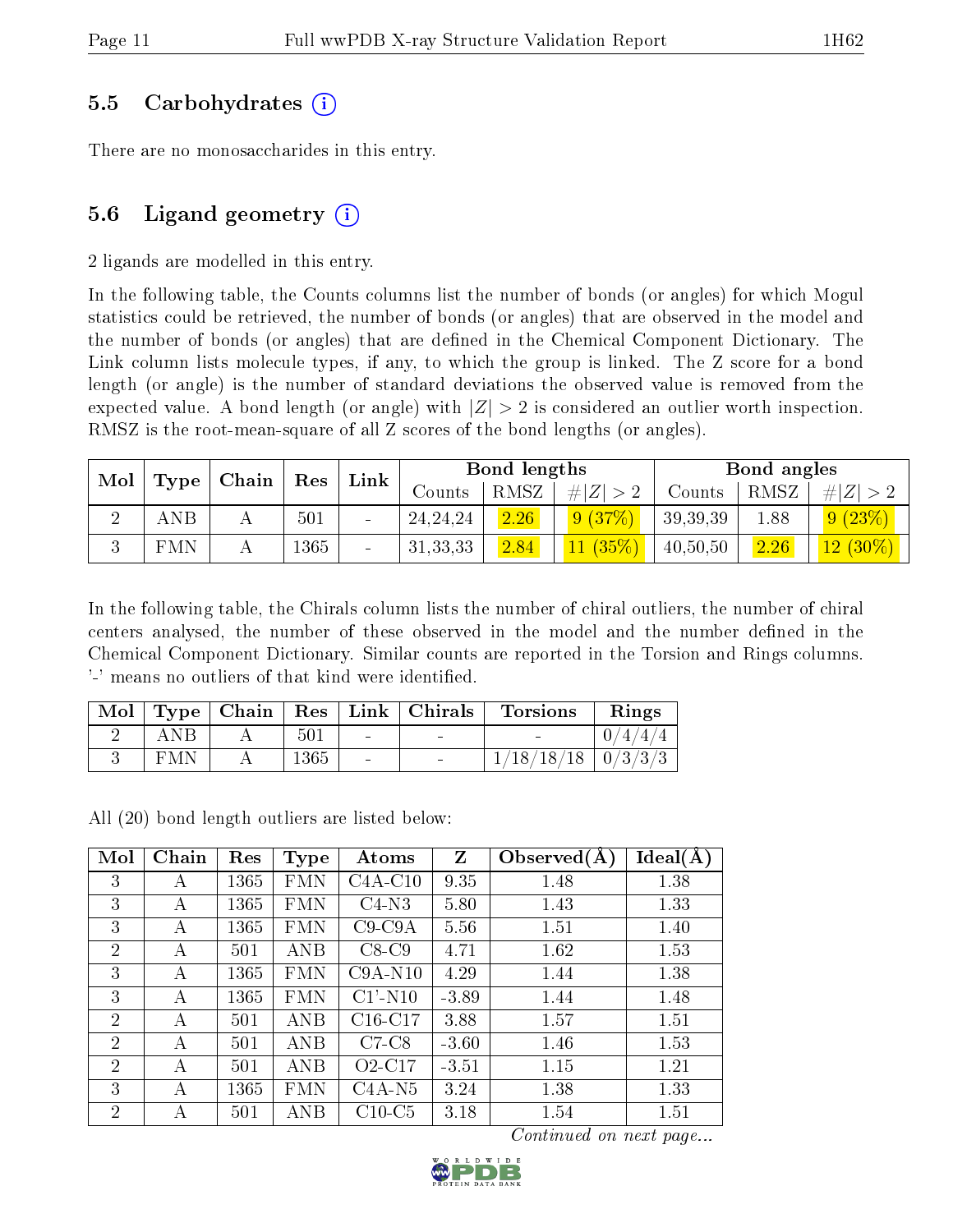|--|

| Mol            | Chain | Res  | Type       | Atoms     | Z       | Observed $(A)$ | Ideal(A) |
|----------------|-------|------|------------|-----------|---------|----------------|----------|
| 3              | А     | 1365 | <b>FMN</b> | $C4-C4A$  | 3.18    | 1.46           | 1.41     |
| $\overline{2}$ | А     | 501  | <b>ANB</b> | $C11-C9$  | $-3.09$ | 1.48           | 1.53     |
| 3              | А     | 1365 | <b>FMN</b> | $C2-N1$   | $-3.02$ | 1.32           | 1.38     |
| $\overline{2}$ | А     | 501  | ANB        | $C19-C10$ | 2.72    | 1.59           | 1.55     |
| $\overline{2}$ | А     | 501  | ANB        | $C18-C13$ | 2.68    | 1.59           | 1.54     |
| 3              | А     | 1365 | <b>FMN</b> | $C10-N1$  | 2.46    | 1.36           | 1.33     |
| 3              | А     | 1365 | <b>FMN</b> | $C6-C7$   | 2.40    | 1.43           | 1.37     |
| $\overline{2}$ | А     | 501  | ANB        | $C12-C11$ | 2.07    | 1.57           | 1.53     |
| 3              | А     | 1365 | FMN        | $C6-C5A$  | 2.04    | 1.45           | 1.41     |

Continued from previous page...

All (21) bond angle outliers are listed below:

| Mol            | Chain            | Res  | <b>Type</b>       | Atoms                                            | Z       | Observed $(°)$ | Ideal $(^\circ)$ |
|----------------|------------------|------|-------------------|--------------------------------------------------|---------|----------------|------------------|
| 3              | A                | 1365 | <b>FMN</b>        | $C4-N3-C2$                                       | 7.89    | 121.80         | 115.14           |
| $\overline{2}$ | $\boldsymbol{A}$ | 501  | <b>ANB</b>        | C16-C17-C13                                      | $-5.58$ | 103.09         | 108.59           |
| 3              | $\bf{A}$         | 1365 | <b>FMN</b>        | $C4A-C4-N3$                                      | $-5.36$ | 116.10         | 123.43           |
| $\overline{2}$ | A                | 501  | <b>ANB</b>        | $C15-C16-C17$                                    | 4.42    | 110.16         | 105.70           |
| 3              | A                | 1365 | <b>FMN</b>        | $C1'$ -N <sub>10</sub> -C <sub>9</sub> A         | 4.40    | 121.75         | 118.29           |
| 3              | А                | 1365 | <b>FMN</b>        | $C4A-N5-C5A$                                     | 4.33    | 121.10         | 116.77           |
| $\overline{2}$ | A                | 501  | <b>ANB</b>        | $C10$ -C5-C4                                     | $-3.59$ | 119.87         | 122.33           |
| $\overline{2}$ | $\boldsymbol{A}$ | 501  | <b>ANB</b>        | $C16-C15-C14$                                    | $-3.29$ | 97.89          | 103.00           |
| 3              | $\boldsymbol{A}$ | 1365 | <b>FMN</b>        | $C4-C4A-C10$                                     | $-3.26$ | 117.79         | 119.95           |
| $\overline{2}$ | A                | 501  | <b>ANB</b>        | $C10$ -C9-C8                                     | $-3.03$ | 109.52         | 112.08           |
| $\overline{2}$ | $\boldsymbol{A}$ | 501  | <b>ANB</b>        | $C6-C5-C10$                                      | 2.98    | 118.34         | 115.86           |
| 3              | А                | 1365 | <b>FMN</b>        | $C4A-C10-N10$                                    | $-2.67$ | 117.56         | 120.30           |
| $\overline{2}$ | $\bf{A}$         | 501  | <b>ANB</b>        | O <sub>2</sub> -C <sub>17</sub> -C <sub>16</sub> | 2.54    | 128.91         | 125.76           |
| 3              | A                | 1365 | <b>FMN</b>        | $C9-C9A-C5A$                                     | $-2.52$ | 115.57         | 119.88           |
| $\overline{2}$ | А                | 501  | <b>ANB</b>        | $C1-C10-C5$                                      | 2.47    | 114.28         | 111.77           |
| $\overline{2}$ | $\bf{A}$         | 501  | <b>ANB</b>        | $\overline{\text{C}}$ 14-C13-C17                 | 2.44    | 103.38         | 100.59           |
| 3              | $\bf{A}$         | 1365 | <b>FMN</b>        | $C8M-C8-C9$                                      | $-2.34$ | 114.74         | 120.34           |
| 3              | A                | 1365 | <b>FMN</b>        | $C8M-C8-C7$                                      | 2.29    | 125.44         | 120.74           |
| 3              | $\mathbf{A}$     | 1365 | $\overline{F}$ MN | $C5A-C9A-N10$                                    | 2.15    | 119.27         | 117.72           |
| 3              | $\bf{A}$         | 1365 | <b>FMN</b>        | $C6-C5A-C9A$                                     | 2.13    | 121.85         | 119.05           |
| 3              | А                | 1365 | <b>FMN</b>        | $C4-C4A-N5$                                      | 2.11    | 121.01         | 118.60           |

There are no chirality outliers.

All (1) torsion outliers are listed below:

| $\sqrt{\text{Mol}}$   Chain   Res   Type <sup>+</sup> |          |         | Atoms                      |
|-------------------------------------------------------|----------|---------|----------------------------|
|                                                       | $1365 -$ | I FMN - | $\overline{C4'$ -C5'-O5'-P |

There are no ring outliers.

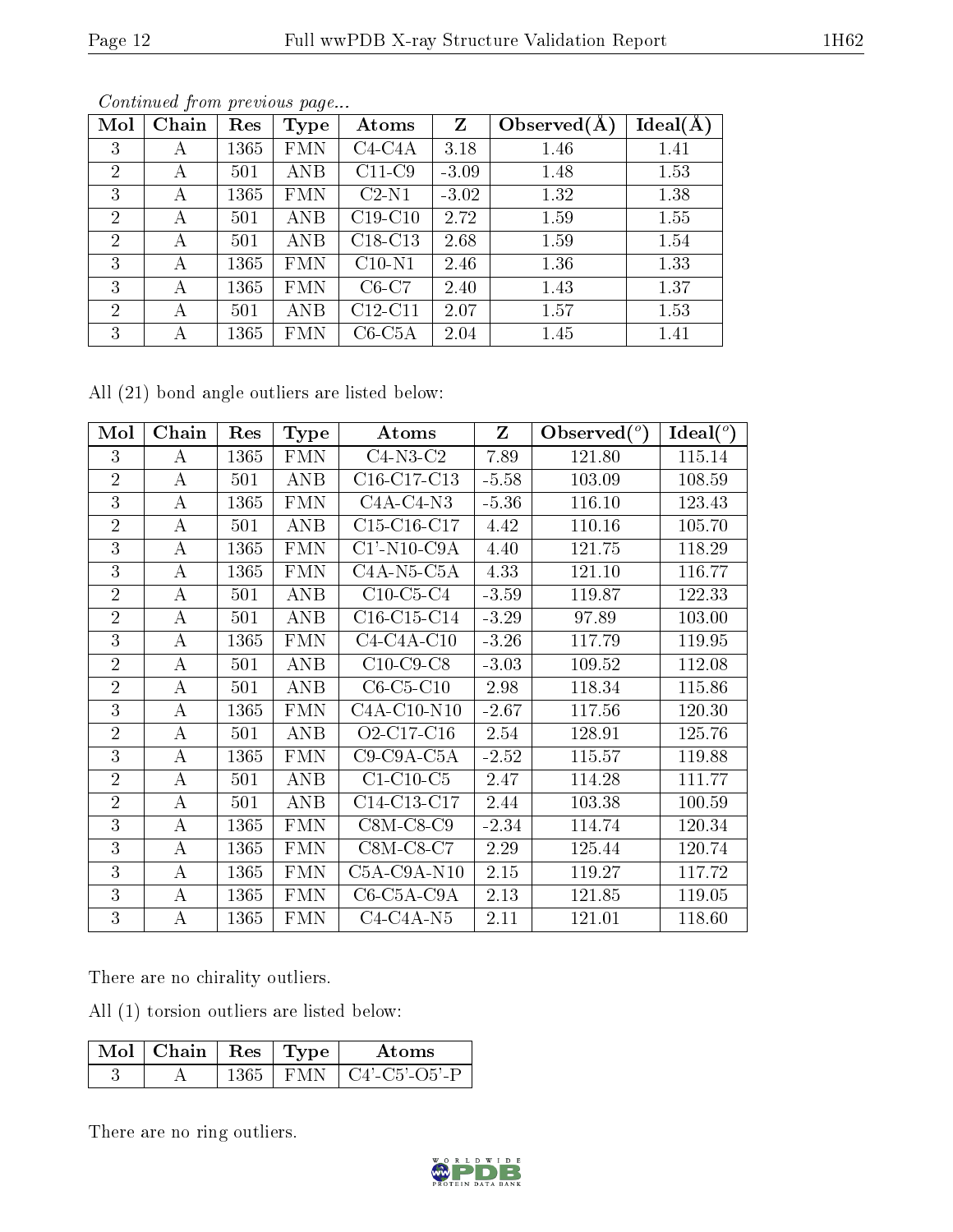| $\operatorname{Mol} \parallel$ | Chain |    |  | Res   Type   Clashes   Symm-Clashes |
|--------------------------------|-------|----|--|-------------------------------------|
|                                |       | 50 |  |                                     |
|                                |       |    |  |                                     |

2 monomers are involved in 5 short contacts:

The following is a two-dimensional graphical depiction of Mogul quality analysis of bond lengths, bond angles, torsion angles, and ring geometry for all instances of the Ligand of Interest. In addition, ligands with molecular weight > 250 and outliers as shown on the validation Tables will also be included. For torsion angles, if less then 5% of the Mogul distribution of torsion angles is within 10 degrees of the torsion angle in question, then that torsion angle is considered an outlier. Any bond that is central to one or more torsion angles identified as an outlier by Mogul will be highlighted in the graph. For rings, the root-mean-square deviation (RMSD) between the ring in question and similar rings identified by Mogul is calculated over all ring torsion angles. If the average RMSD is greater than 60 degrees and the minimal RMSD between the ring in question and any Mogul-identified rings is also greater than 60 degrees, then that ring is considered an outlier. The outliers are highlighted in purple. The color gray indicates Mogul did not find sufficient equivalents in the CSD to analyse the geometry.



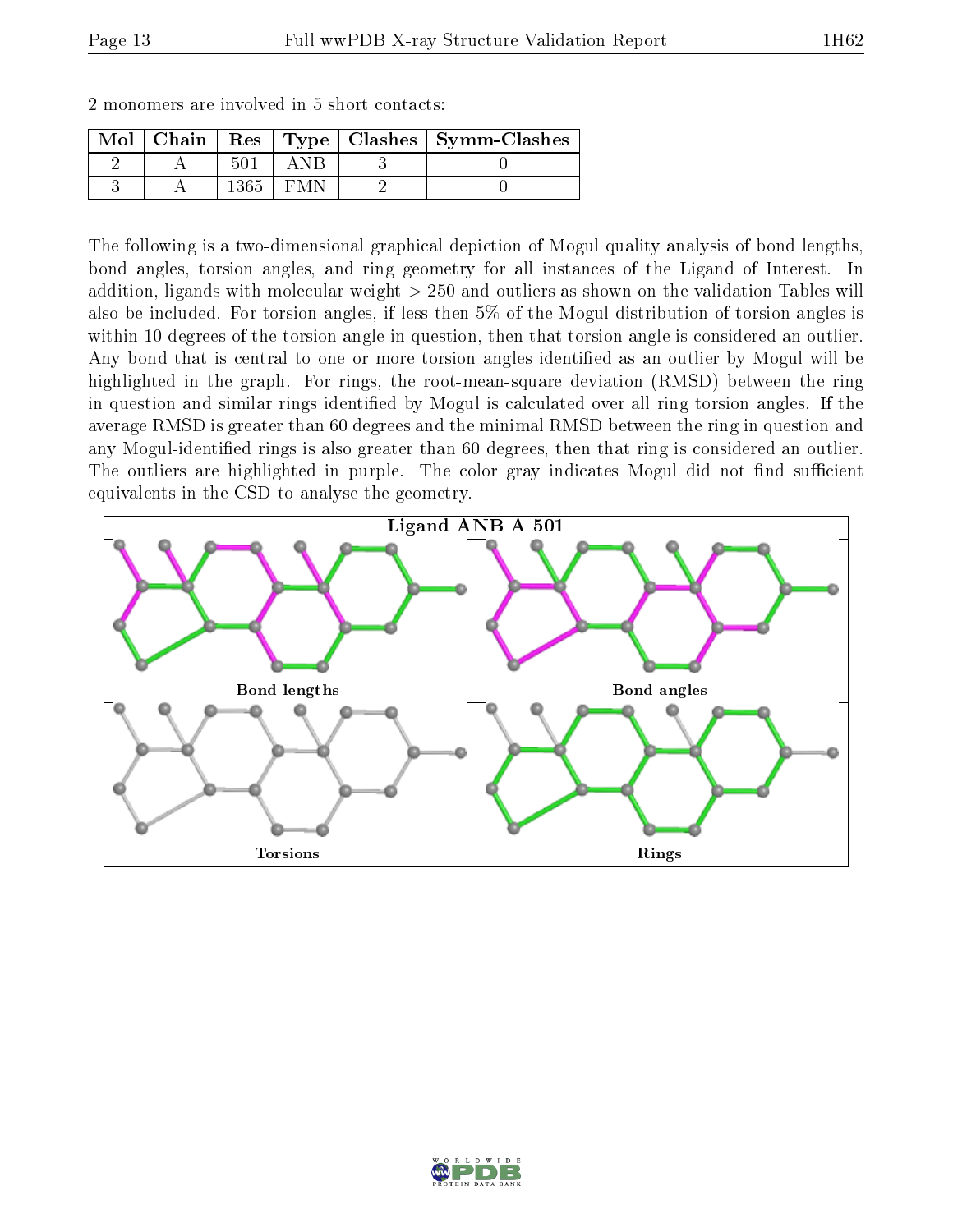

### 5.7 [O](https://www.wwpdb.org/validation/2017/XrayValidationReportHelp#nonstandard_residues_and_ligands)ther polymers (i)

There are no such residues in this entry.

### 5.8 Polymer linkage issues (i)

There are no chain breaks in this entry.

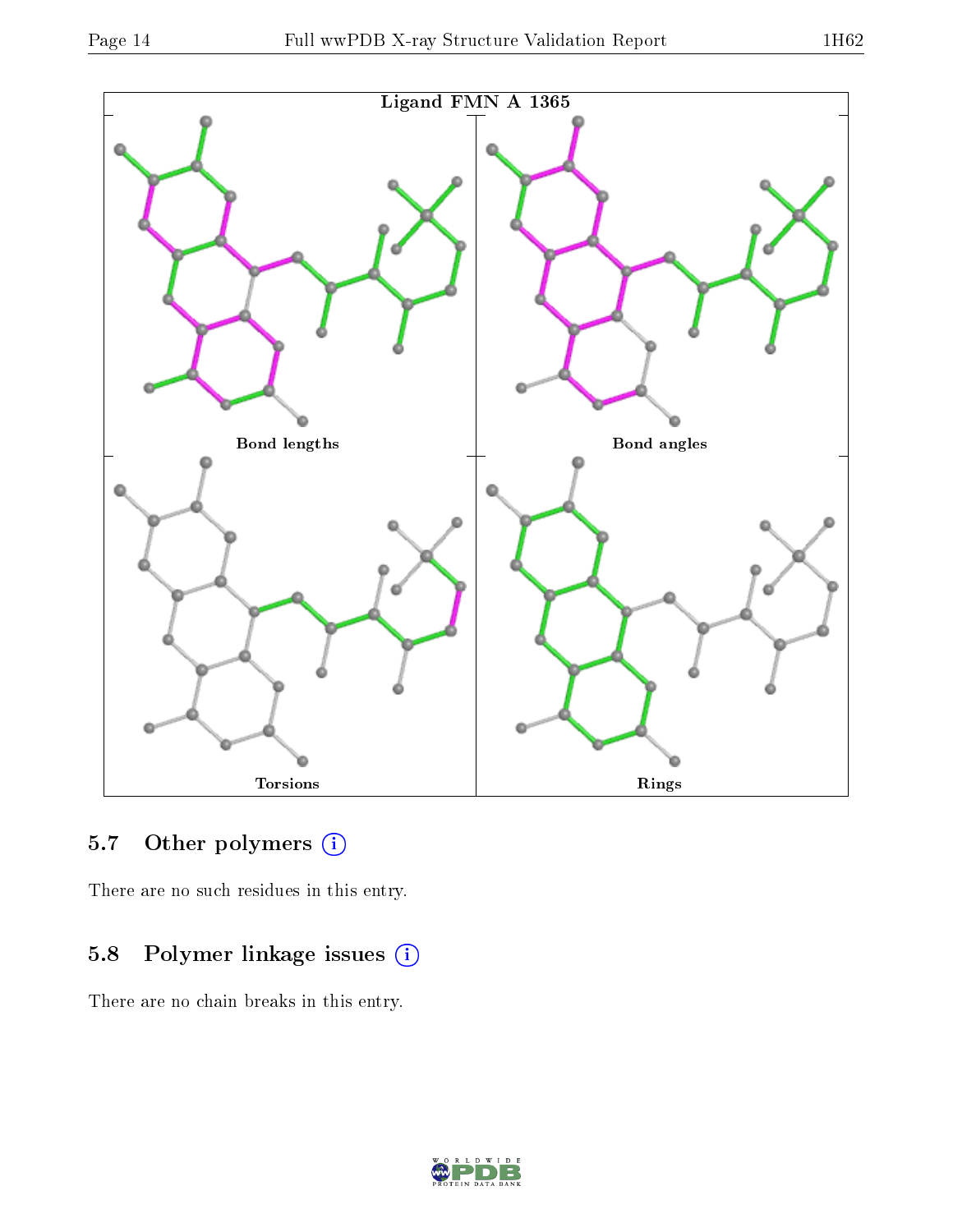## 6 Fit of model and data  $\left( \cdot \right)$

### 6.1 Protein, DNA and RNA chains (i)

In the following table, the column labelled  $#RSRZ> 2'$  contains the number (and percentage) of RSRZ outliers, followed by percent RSRZ outliers for the chain as percentile scores relative to all X-ray entries and entries of similar resolution. The OWAB column contains the minimum, median,  $95<sup>th</sup>$  percentile and maximum values of the occupancy-weighted average B-factor per residue. The column labelled  $Q< 0.9$  lists the number of (and percentage) of residues with an average occupancy less than 0.9.

| $\mid$ Mol $\mid$ Chain $\mid$ | Analysed                      | $^\circ$ <rsrz></rsrz> | $\#\text{RSRZ}{>}2$                 | $\mid$ OWAB(Å <sup>2</sup> ) $\mid$ Q<0.9 $\mid$ |  |
|--------------------------------|-------------------------------|------------------------|-------------------------------------|--------------------------------------------------|--|
|                                | $\mid 364/364 \;(100\%) \mid$ | 0.27                   | 11 (3\%) 50 \ 53 \ 16, 21, 31, 45 \ |                                                  |  |

All (11) RSRZ outliers are listed below:

| Mol | Chain | Res            | Type              | $_{\rm RSRZ}$ |
|-----|-------|----------------|-------------------|---------------|
| 1   | А     | 1              | SER               | 13.3          |
| 1   | A     | $\overline{2}$ | ALA               | 6.0           |
| 1   | A     | 277            | <b>GLY</b>        | 4.5           |
| 1   | A     | 279            | $_{\mathrm{LYS}}$ | 2.7           |
| 1   | A     | 94             | <b>ASP</b>        | 2.5           |
| 1   | А     | 25             | LEU               | 2.4           |
| 1   | A     | 242            | <b>ASN</b>        | 2.4           |
| 1   | A     | 136            | GLU               | 2.3           |
| 1   | A     | 3              | GLU               | 2.2           |
| 1   | A     | 280            | PRO               | 2.1           |
|     |       | 142            | ${\rm ARG}$       | 2.0           |

#### 6.2 Non-standard residues in protein, DNA, RNA chains (i)

There are no non-standard protein/DNA/RNA residues in this entry.

#### 6.3 Carbohydrates (i)

There are no monosaccharides in this entry.

#### 6.4 Ligands  $(i)$

In the following table, the Atoms column lists the number of modelled atoms in the group and the number defined in the chemical component dictionary. The B-factors column lists the minimum,

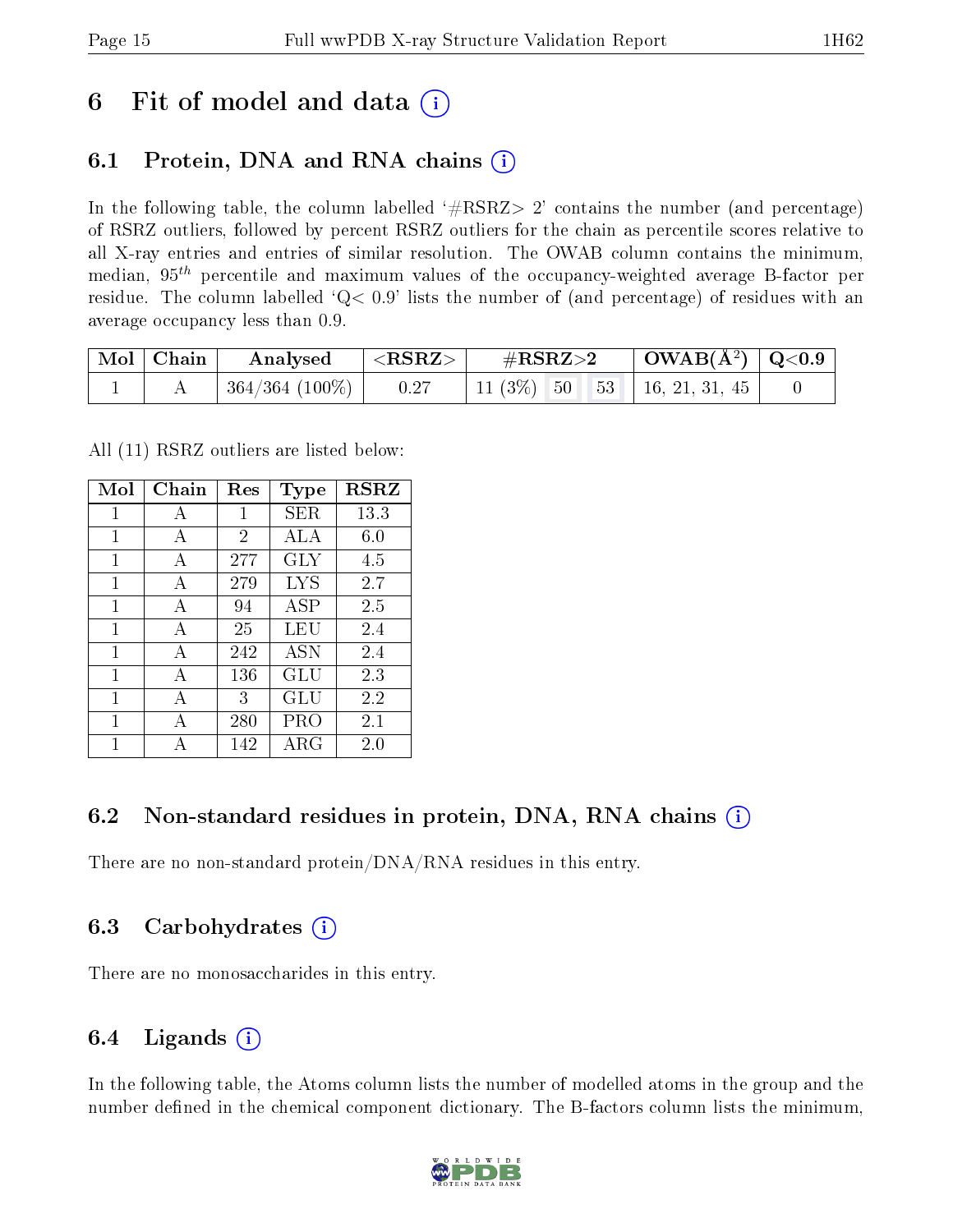|            |      |                 |      |      | $\mid$ Mol $\mid$ Type $\mid$ Chain $\mid$ Res $\mid$ Atoms $\mid$ RSCC $\mid$ RSR $\mid$ B-factors(A <sup>2</sup> ) $\mid$ Q<0.9 |  |
|------------|------|-----------------|------|------|-----------------------------------------------------------------------------------------------------------------------------------|--|
| ANB        | 501  | 21/21           | 0.80 | 0.24 | 31,31,31,31                                                                                                                       |  |
| <b>FMN</b> | 1365 | $\frac{31}{31}$ | 0.94 | 0.15 | 17.17.20.20                                                                                                                       |  |

median,  $95<sup>th</sup>$  percentile and maximum values of B factors of atoms in the group. The column labelled ' $Q< 0.9$ ' lists the number of atoms with occupancy less than 0.9.

The following is a graphical depiction of the model fit to experimental electron density of all instances of the Ligand of Interest. In addition, ligands with molecular weight  $> 250$  and outliers as shown on the geometry validation Tables will also be included. Each fit is shown from different orientation to approximate a three-dimensional view.